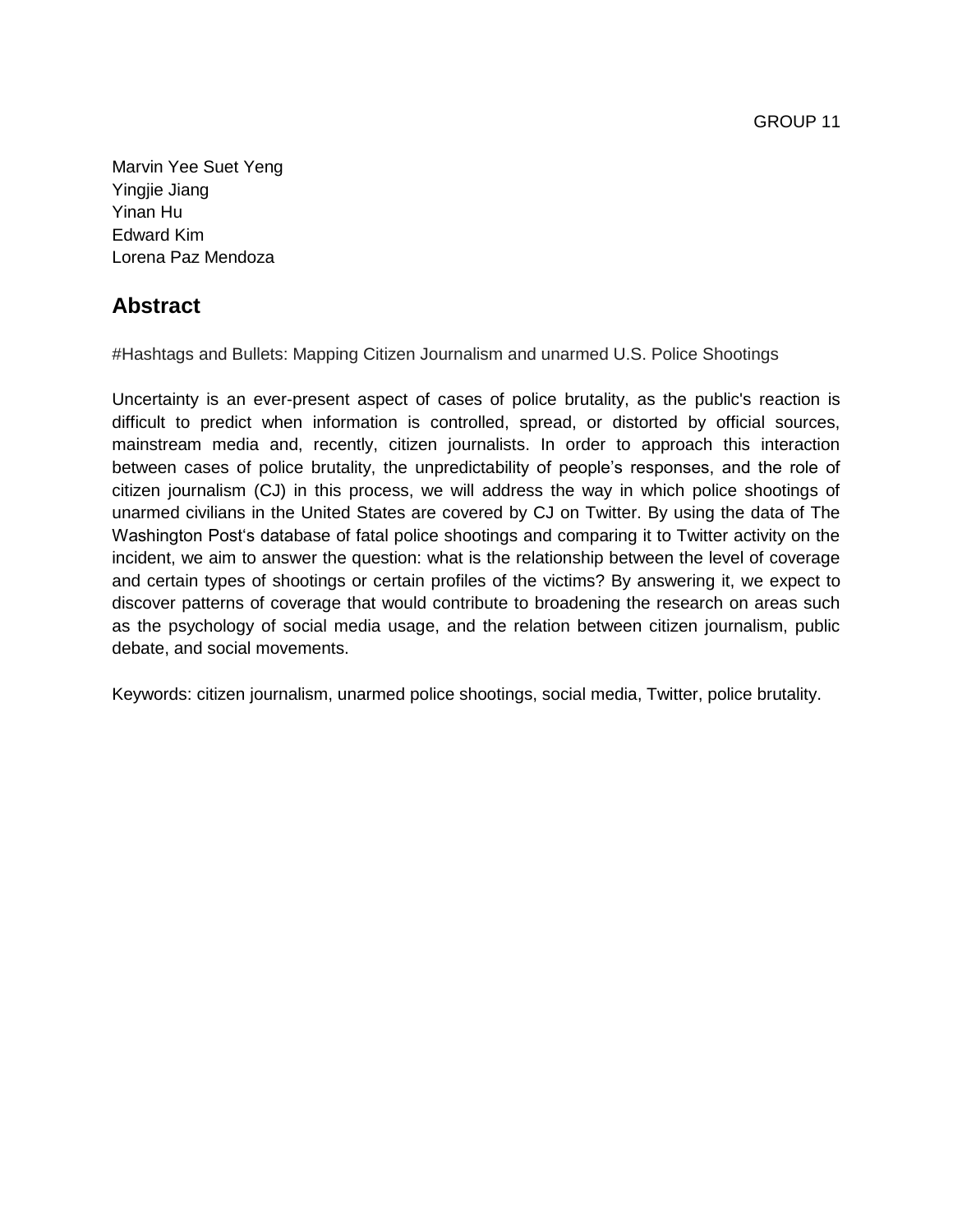## **Introduction**

In 1991, Rodney King, a black taxi driver, was savagely assaulted by the police after a highspeed chase in Los Angeles, California. One year later, a wave of violent riots flooded the streets of Los Angeles when the verdict absolved the policemen involved. A footage of the beating taken by a civilian played an important role in spreading the news and generating responses from the public. As Rodney King's case shows, uncertainty is an ever-present aspect of cases of police brutality, because the public's reaction is difficult to predict when information is controlled, spread or distorted by mainstream media and, recently, citizen journalists. Such uncertainty has been increased by the expansion of social media, as civilians can engage more in the production and diffusion of contents without the control and accountability of mainstream journalism or official sources.

This interaction between cases of police brutality, the role of citizen journalism (CJ), and the unpredictability of people's responses has not been sufficiently studied by existing literature. This is why we will address the way in which police shootings of unarmed civilians in the United States are covered by CJ on Twitter. Our objective is to answer the question: *what is the relationship between the level of coverage and certain types of shootings, or certain profiles of the victims?* We will answer it by comparing the data of fatal police shootings compiled by *The Washington Post* with Twitter activity on the incident, identifying possible relations between variables such as race, passivity of the victim, and body cameras on the agents. We will interpret the results in the light of literature on CJ, Twitter usage by Black Americans, and police surveillance. We expect to discover patterns of coverage of the shooting events that will contribute to the research on areas such as the psychology of social media usage, and the relation between CJ, public debate, and social movements.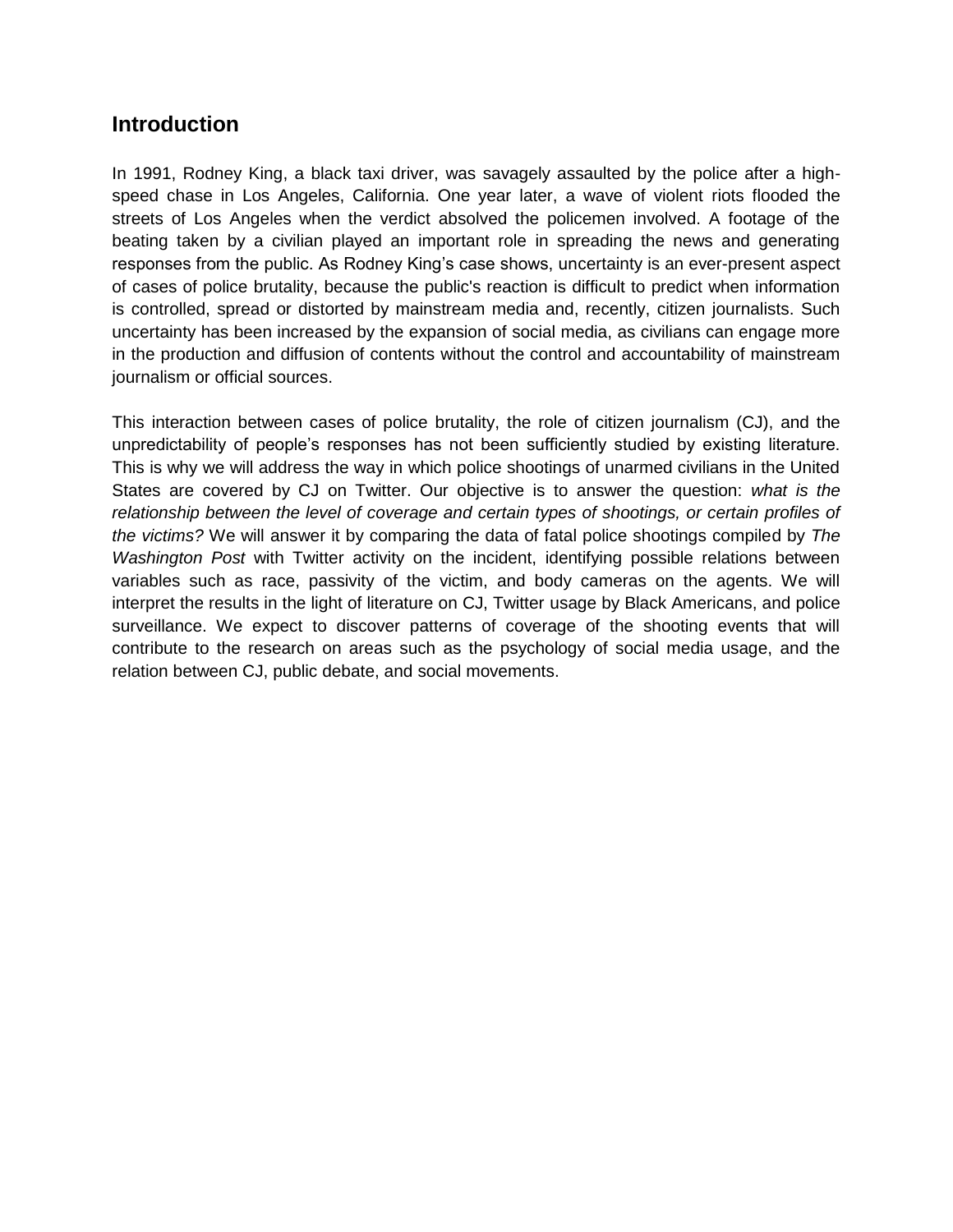## **Literature review**

Citizen journalism (CJ) is the gathering of content, editing, publicating, and distributing news content produced by non-professionals without any participation of professional journalists (Nip, 2006; Wall, 2015; Hamilton, 2015). CJ has been broadly studied by scholars, but we will limit to its role in empowering the average citizen and promoting social justice. Journalism is considered necessary to foster democracy by promoting debate on public issues and accountability. However, as scholars such as Tumber (2001), Antony and Thomas (2010), Splichal and Dahlgreen (2016), or Min (2016) acknowledge, traditional journalism has lost its centrality due to the expansion of the Internet and the distrust of the readers given the fact that, while deciding which topics to cover, some issues, such as defects in social justice, local news or information about the political opposition might be intentionally omitted, following the interests of the news conglomerates or the government, with whom mainstream media is normally associated. In this context, CJ opens new possibilities for deliberative democracy which traditional journalism is neglecting (Tumber, 2001; Dzur, 2002; Goode, 2009), as it gives ordinary people the chance to express their views on public issues (Nip, 2006). With the aid of technology, average citizens can gain access to the media systems that were originally restricted by the elites and thus, expand debate on the issues they care about.

As said before, our research is focused specifically on Twitter, whose technological architecture is particularly useful for CJ, as contents are generated by a diffuse group of users in an unorderly fashion (Kwak, Lee, Park, & Moon, as cited by Jang and Pasek, 2015; Hermida, as cited by Vis, 2012). Also, tweets are public and accessible and fit the needs of the contemporary audience that prefers short and fast news because of its limited attention span (Tandoc and Johnson, 2016; Jang and Pasek, 2015). Moreover, Twitter has been proved to be the ideal platform to cover breaking news, especially if they are bad news. However, studies have also shown that attention given to the news on Twitter may be heavily influenced by the coverage of an event in the mainstream media or by cultural aspects of the audience.

Given our main topic of research, we consider pertinent to explore the Twitter use by Black Americans, who have been particularly vocal in police abuse cases. Jackson and Foucault (2015) and Graham and Smith (2016) utilise the concept of counterpublics, as opposed to the idea of the public, to study this phenomenon. As the public, understood as the space where issues of society are defined through debate, excludes certain social groups, marginalised individuals look for other spaces of expression. Those are the counterpublics, "parallel discursive arenas" where they circulate counter-discourses about their identities, interests, and needs (Fraser, as cited by Graham and Smith, 2016). This is consistent with Lee-Won, White and Potocki (2017), who found that Black Americans usage of Twitter is instrumental or goaldriven, most likely to cope with the discrimination they face in everyday life. Furthermore, these three studies depart from the fact that Black Americans constitute a major user demographic in terms of presence and frequency of tweeting.

Finally, we include literature on the recent increase of police surveillance through film recordings, done partly by body cameras worn by police officers and partly by citizens recording and distributing footages. According to Bock (2016) the rise of cop-watching groups is due to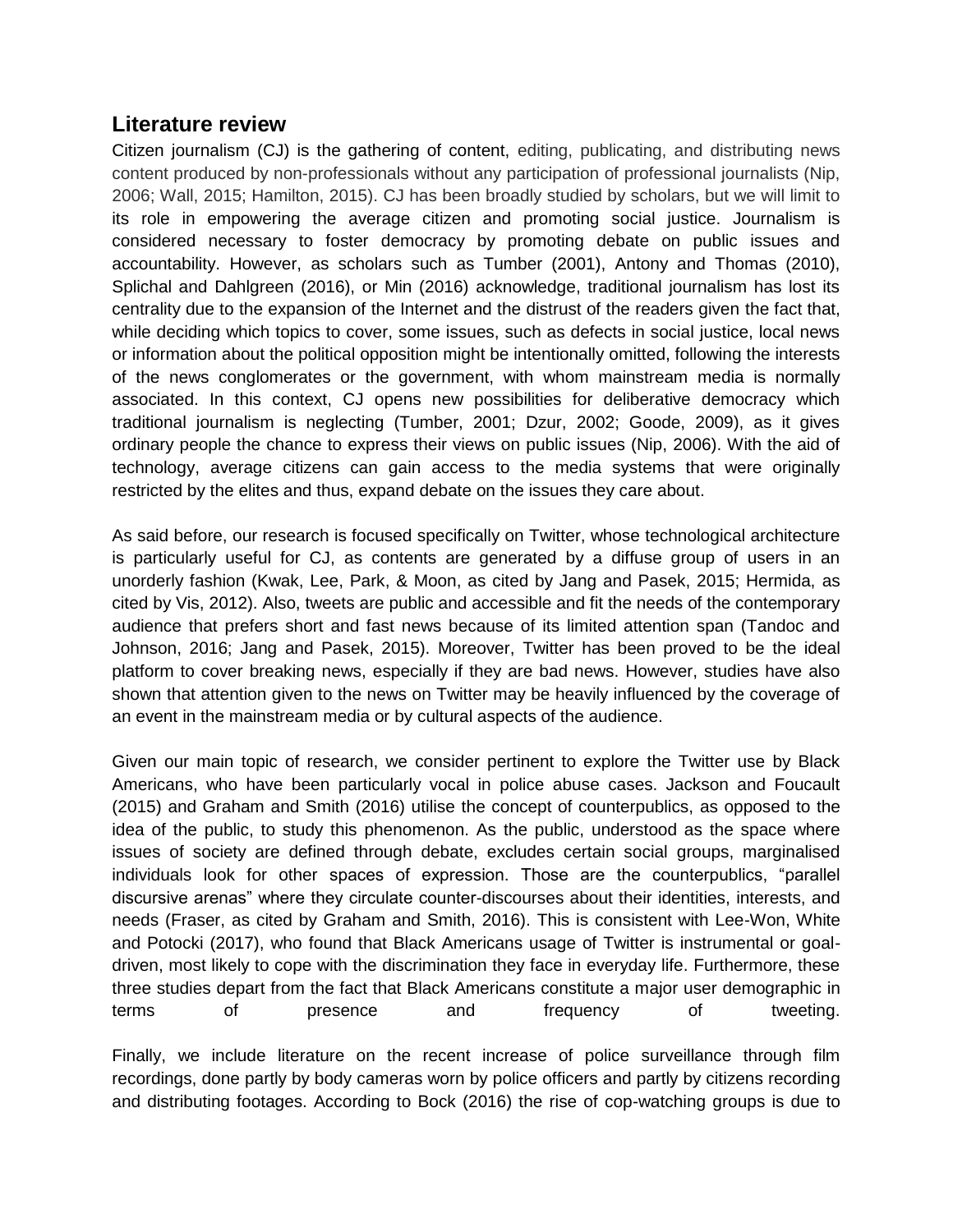the use of social networks and the desire for accountability, especially given the public's distrust of traditional journalism. Farmer's (2016) study suggested that this has made the relationship between police and community more publicized but also more adversarial, so that, even if CJ may help to restrain police misconduct by accountability, this kind of CJ might entail the risk of inciting civilian violence or increase police abuse as officers get irritated by the presence of bystanders recording them in tense situations (Newell, 2013). The same author also investigates the legal nature of CJ and concludes that civilians have the constitutional right to film the police, but that photos and videos taken by citizen journalists can infringe the privacy of the victims.

From the above paragraphs, we identified that our research will add a different perspective to the literature on CJ, racialised Twitter use, and police surveillance by addressing a possible intersection between them through the analysis of the general coverage in Twitter of different types of fatal unarmed police shootings.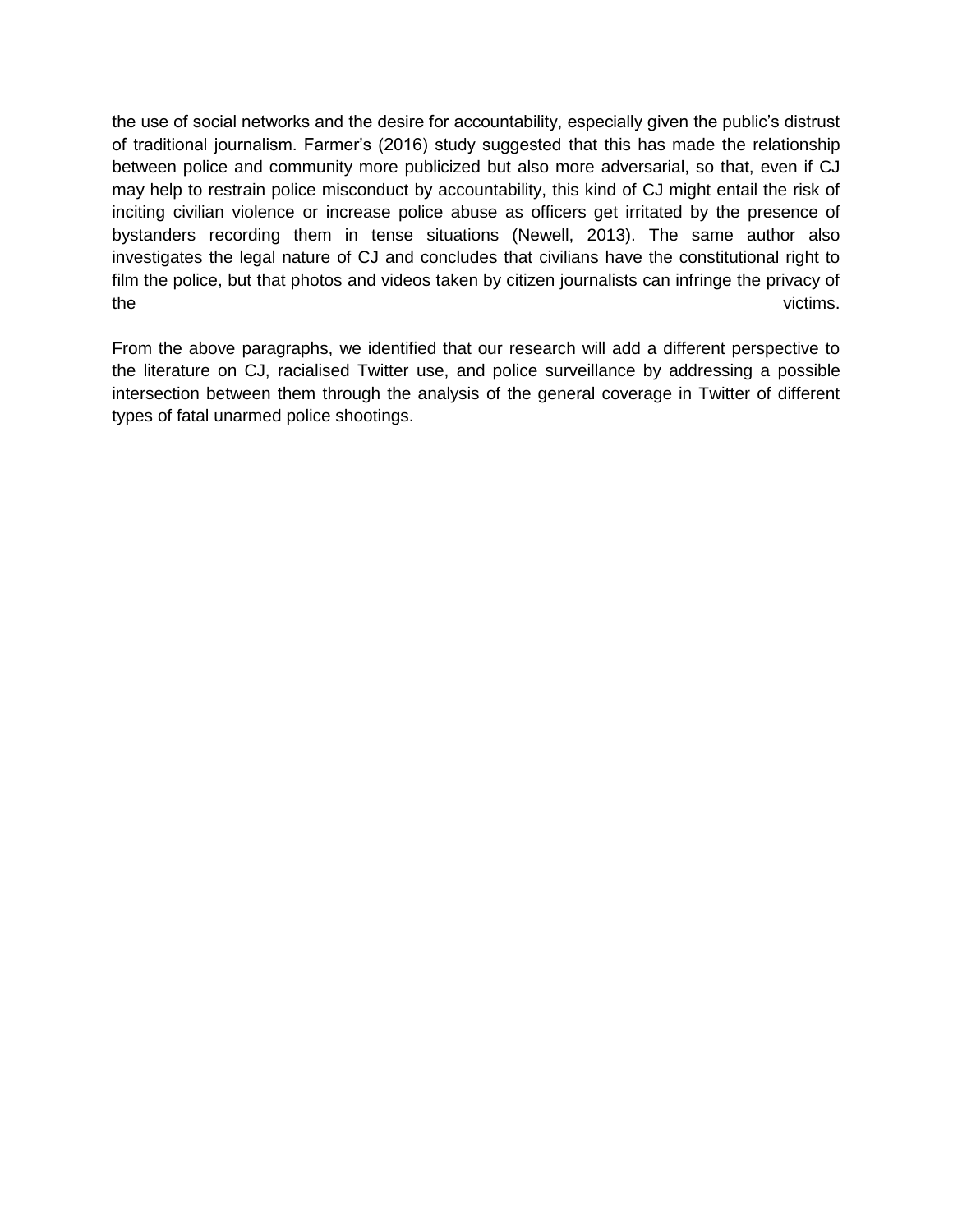# **Methodology**

Our research methodology consisted on the collection of data on unarmed police shootings and social media coverage of those cases and its further analysis through regression analysis via IBM's SPSS Statistics analytics software.

### *Data collection*

Our primary source of data was The Washington Post's database on fatal police shootings, which comprised a time frame from 2015 until the 31st of May, 2017. It contained 2621 recorded fatalities and included variables such as age, gender, race, perceived threat level posed to officer, presence of body camera, among others. For the purpose of our study, and to make the data more manageable, we narrowed this list to consider only the 166 cases where the victim was unarmed.

To measure the coverage, we counted the number of tweets by non-official sources  $-$ not politicians, professional journalists, news agencies or the government- and the number of retweets of those incidents from the day of the shooting untill three days after. In addition, we considered context whilst counting the tweets, excluding those that were ambiguously phrased or not clearly referring to the incident.

### *Analysis*

The database of unarmed victims of police shootings and their respective social media coverage was inserted into SPSS, IBM's statistical analytics software. Through SPSS, we ran multivariate linear regressions and analysis of variance (ANOVA) to determine the effects of certain variables on the amount of coverage and their levels of significance as well as the nature of the interactions between the variables.

### *a) Linear Regression*

From the data collected from Twitter, the number of tweets of certain incidents were disproportionately large; for instance, there were over 100,000 tweets about the shooting of Tony Robinson Jr. in March, 2015. For statistical convenience, we scaled the data by adding 1 and then taking their natural logs (ln). By doing so, we obtained a body of results with a reasonable range (0-7) with a consistent spread.

The independent variables such as race, threat levels, tendency of victims to flee, as well as perceived signs of mental illness were transformed into binary factors. For instance, to determine whether the victim is Hispanic or not, we created a variable called "Race\_Hispanic" in which case if the value is 1, then we measure the effect of the victim being Hispanic on the coverage of the incident. The same process was applied to the variables gender, body camera (B.C), mental illness signs (M.I. signs), threat levels (threat\_level\_attack), and tendency to flee (flee foot). These dummy variables, as they are referred to in statistics, along with "age", were used as our regressors against "ln\_x" (natural log of (number of twitter coverage + 1)).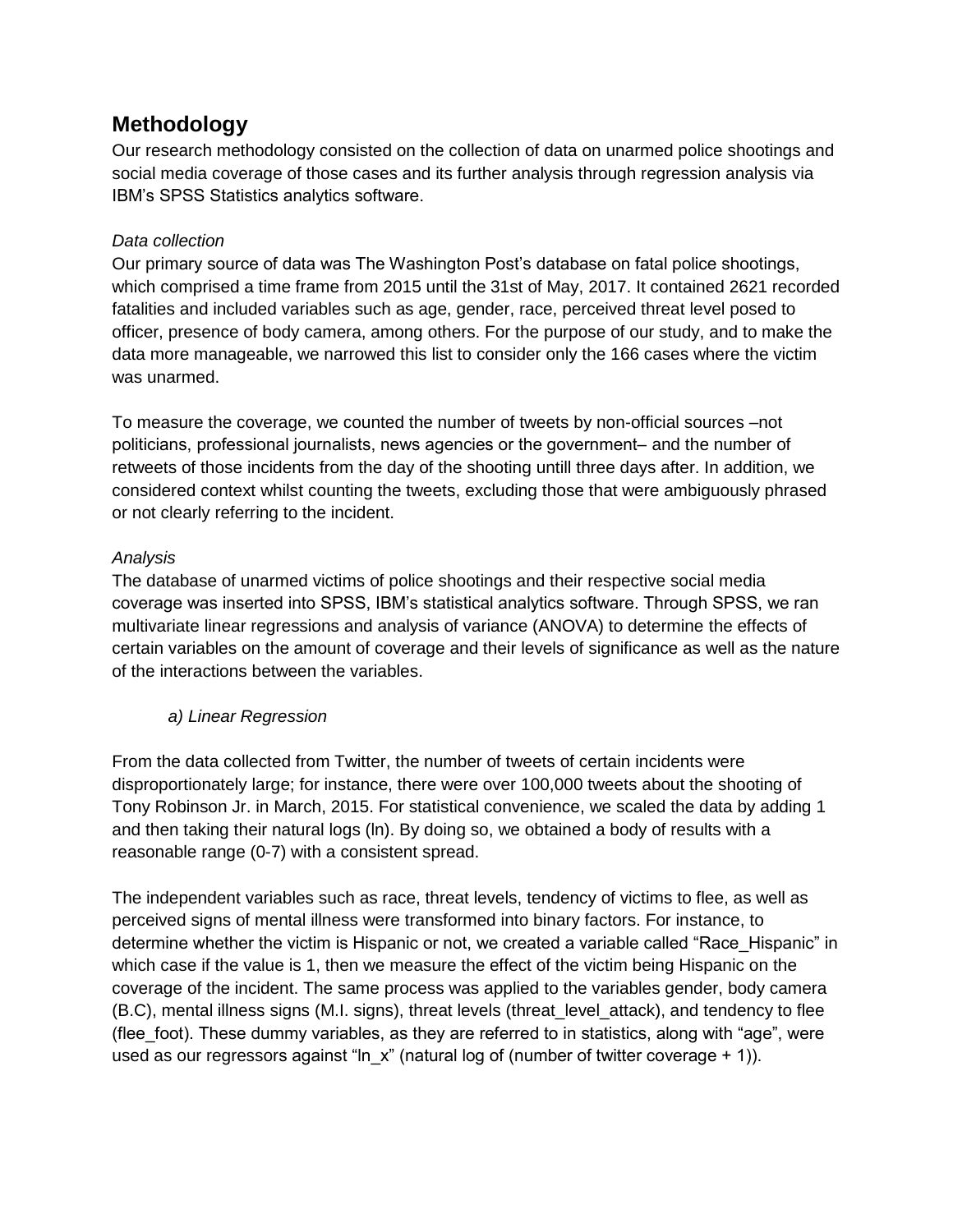We then performed a multivariate linear regression through the "backward" method, which eliminated the non-significant variables, ultimately leaving us with a regression of the natural log of number of tweets on whether the police officer had a body camera (*B.C*), whether the victim was black (*RaceBlack*), and whether the victim was perceived to be attacking the officer (*threat\_level\_attack*), yielding the following regression equation:

 $ln(coverage\_via\_twitter + 1) = \alpha_1 B.C + \alpha_2 RaceBlack + \alpha_3 threat\_level\_attack + \gamma$ 

Where  $\alpha_1, \alpha_2, \alpha_3$  are the correlation coefficients of each of the variables - which represent the nature and magnitude of the effect each variable has on the dependent variable, natural log of the number of tweets.

### *b) Univariate Analysis of Variance (ANOVA)*

The univariate ANOVA allows us to determine if there is an interaction effect between the three independent variables, '*B.C', 'RaceBlack', 'threat\_level\_attack',* we identified as statistically significant on the continuous dependent variable, '*ln\_x'* (natural log of *coverage\_via\_twitter + 1*). Following the identification of a significant interaction effect between the three independent variables, we further analysed this interaction effect by 'splitting' the results and isolating one variable at a time, examining the two-way interaction effect. For example, we would control for *B.C* and look at the two-way interaction effects between *RaceBlack* and *threat\_level\_attack*  when *B.C* is 0 and 1.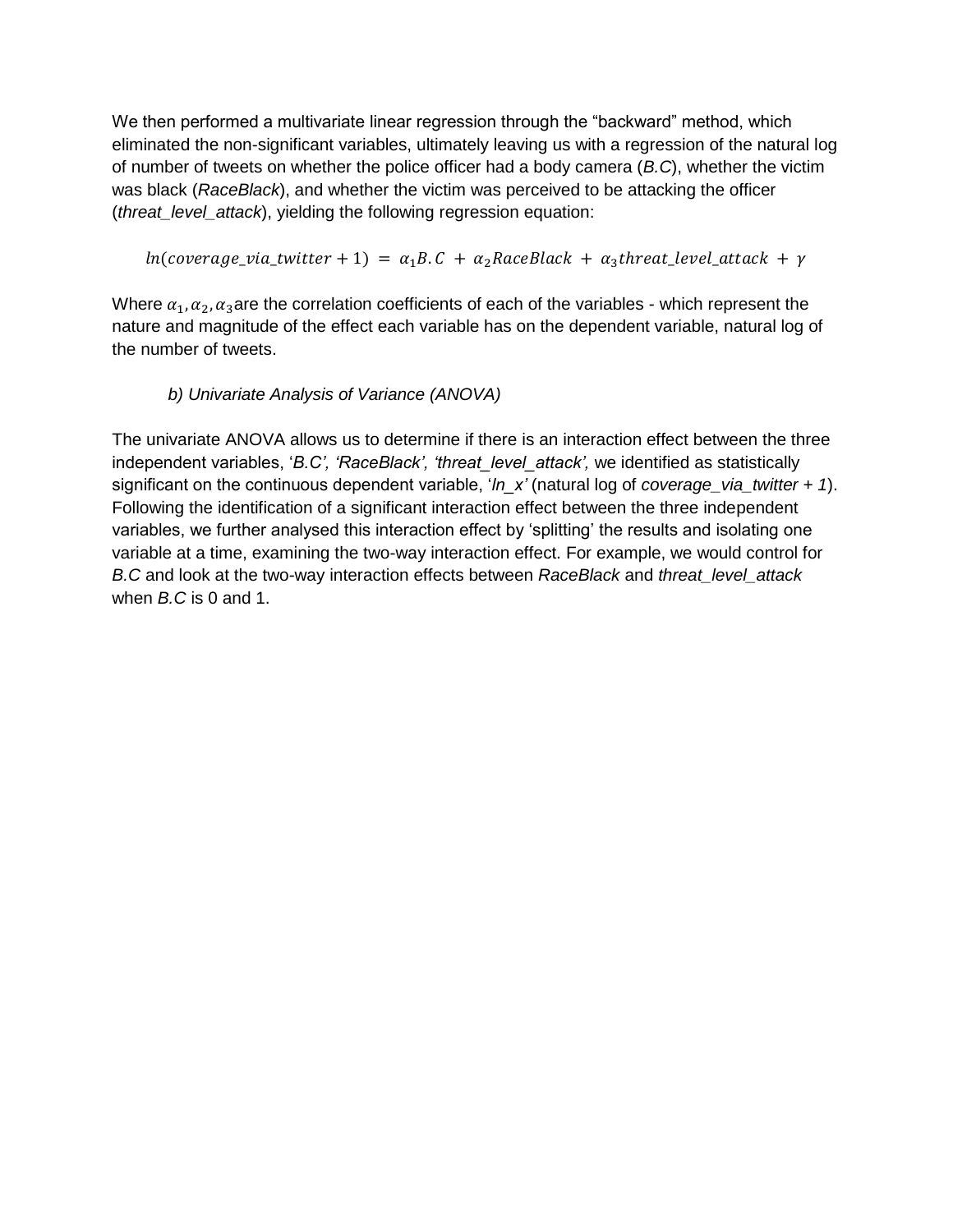# **Results and Discussion**

Our results show the nature (positive or negative) and the magnitude (how large or small an effect the variable has on amount of coverage) of the relationships between the amount of Twitter coverage an unarmed shooting incident receives and the variables that we determined to be significant through the analysis. We also examine, through the univariate ANOVA, the three-way interaction effect between the significant variables.

| <b>Model Summary</b> |                   |          |                      |                               |  |  |  |
|----------------------|-------------------|----------|----------------------|-------------------------------|--|--|--|
| Model                | R                 | R Square | Adjusted R<br>Square | Std. Error of<br>the Estimate |  |  |  |
|                      | .530 <sup>a</sup> | .281     | .249                 | 2.47168                       |  |  |  |
| -2                   | .529 <sup>b</sup> | .280     | .253                 | 2.46543                       |  |  |  |
| - 3                  | .527 <sup>c</sup> | .278     | .255                 | 2.46169                       |  |  |  |
| 4                    | .521 <sup>d</sup> | .272     | .254                 | 2.46403                       |  |  |  |
| -5                   | .509 <sup>e</sup> | .260     | .246                 | 2.47703                       |  |  |  |

### **Figure 1: Linear Regression - Model Summary**

- a. Predictors: (Constant), flee\_not\_fleeing, B.C, M.I.SIGNS, age, RaceBlack, sex, threat\_level\_attack
- b. Predictors: (Constant), flee\_not\_fleeing, B.C, age, RaceBlack, sex, threat level attack
- c. Predictors: (Constant), flee\_not\_fleeing, B.C, age, RaceBlack, threat\_level\_attack
- d. Predictors: (Constant), B.C, age, RaceBlack, threat\_level\_attack
- e. Predictors: (Constant), B.C, RaceBlack, threat\_level\_attack

From the backward linear regression in Figure 2, we observed the significance level of each model and we decided to proceed with Model '5' whilst keeping in mind the relevance of Model '4', which successfully explained 27.2% (larger than 26.0% of Model '4') of the variance in coverage via Twitter as represented by the value of 'R Square'. This is because Model '5' allows us to see the effects of the independent variables on Twitter coverage more explicitly in the most significant fashion.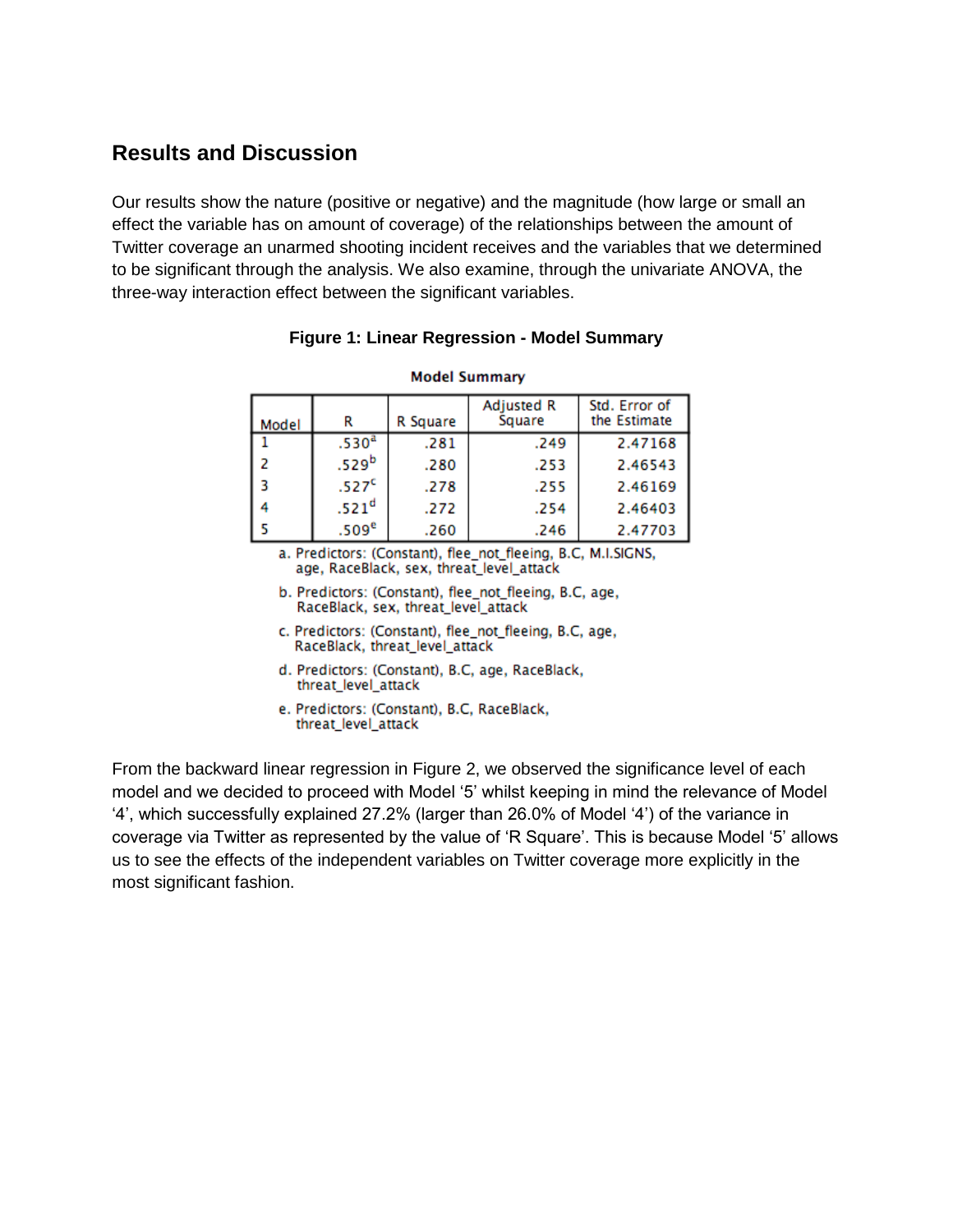| Coefficients <sup>a</sup> |                             |                                    |      |                              |          |      |  |  |
|---------------------------|-----------------------------|------------------------------------|------|------------------------------|----------|------|--|--|
|                           |                             | <b>Unstandardized Coefficients</b> |      | Standardized<br>Coefficients |          |      |  |  |
| Model                     |                             | в<br>Std. Error                    |      | <b>Beta</b>                  | t        | Sig. |  |  |
| 1                         | (Constant)                  | 4.011                              | .993 |                              | 4.038    | .000 |  |  |
|                           | B.C                         | 1.734                              | .536 | .222                         | 3.233    | .001 |  |  |
|                           | flee foot                   | .251                               | .490 | .035                         | .511     | .610 |  |  |
|                           | sex                         | $-.653$                            | .882 | $-.052$                      | $-.741$  | .460 |  |  |
|                           | <b>M.I.SIGNS</b>            | .217                               | .484 | .031                         | .449     | .654 |  |  |
|                           | threat_level_attack         | $-.904$                            | .409 | $-.154$                      | $-2.207$ | .029 |  |  |
|                           | age                         | $-.028$                            | .018 | $-.109$                      | $-1.588$ | .114 |  |  |
|                           | <b>RaceBlack</b>            | 2.387                              | .406 | .405                         | 5.881    | .000 |  |  |
| $\overline{2}$            | (Constant)                  | 4.049                              | .987 |                              | 4.101    | .000 |  |  |
|                           | B.C                         | 1.753                              | .533 | .225                         | 3.286    | .001 |  |  |
|                           | flee foot                   | .255                               | .489 | .036                         | .521     | .603 |  |  |
|                           | sex                         | $-.666$                            | .880 | $-.053$                      | $-.757$  | .450 |  |  |
|                           | threat level attack         | $-.883$                            | .406 | $-.150$                      | $-2.176$ | .031 |  |  |
|                           | age                         | $-.028$                            | .018 | $-.107$                      | $-1.569$ | .119 |  |  |
|                           | <b>RaceBlack</b>            | 2.371                              | .403 | .402                         | 5.879    | .000 |  |  |
| з                         | (Constant)                  | 4.032                              | .985 |                              | 4.095    | .000 |  |  |
|                           | B.C                         | 1.753                              | .532 | .225                         | 3.294    | .001 |  |  |
|                           | sex                         | $-.611$                            | .871 | $-.049$                      | $-.701$  | .484 |  |  |
|                           | threat_level_attack         | $-.884$                            | .405 | $-.151$                      | $-2.185$ | .030 |  |  |
|                           | age                         | $-.028$                            | .018 | $-.106$                      | $-1.562$ | .120 |  |  |
|                           | RaceBlack                   | 2.397                              | .399 | .407                         | 6.005    | .000 |  |  |
| 4                         | (Constant)                  | 3.504                              | .633 |                              | 5.534    | .000 |  |  |
|                           | B.C                         | 1.791                              | .529 | .229                         | 3.388    | .001 |  |  |
|                           | threat level attack         | $-.937$                            | .397 | $-.160$                      | $-2.359$ | .020 |  |  |
|                           | age                         | $-.029$                            | .018 | $-.111$                      | $-1.644$ | .102 |  |  |
|                           | <b>RaceBlack</b>            | 2.407                              | .398 | .409                         | 6.043    | .000 |  |  |
| 5                         | (Constant)                  | 2.582                              | .296 |                              | 8.729    | .000 |  |  |
|                           | B.C                         | 1.828                              | .531 | .234                         | 3.444    | .001 |  |  |
|                           | threat_level_attack         | $-.919$                            | .399 | $-.157$                      | $-2.304$ | .023 |  |  |
|                           | <b>RaceBlack</b>            | 2.429                              | .400 | .412                         | 6.071    | .000 |  |  |
|                           | a. Dependent Variable: In x |                                    |      |                              |          |      |  |  |

**Figure 2 : Backward Linear Regression - Coefficients**

Based on model '5', we obtained the linear regression equation :

 $ln(coverage\_via\_twitter + 1) = \alpha_1 B.C + \alpha_2 RaceBlack + \alpha_3 threat\_level\_attack + \gamma,$ 

where  $\alpha_1 = 1.828$ ,  $\alpha_2 = 2.429$ ,  $\alpha_3 = -0.919$  and  $\gamma = 2.582$ 

Upon algebraic manipulation and computation, we obtained an equation with a direct relationship between the independent variables and dependent variables :

Coverage\_via\_Twitter =  $\beta_1 B. C. + \beta_2 RaceBlack + \beta_3 threat\_level\_attack + \delta$ 

where  $\beta_1 = 69.05$ ,  $\beta_2 = 136.83$ ,  $\beta_3 = -7.945$  and  $\delta = 12.22$ 

This model suggests that there will be on average 69.05 more tweets with the presence of a body camera, 136.83 more tweets if the victim is identified as black, and 7.945 less tweets if the victim is perceived to be attacking the officer. These results resonate with the studies about the influential Twitter usage of Black Americans and their group affiliation, and also with the growing interest in police surveillance by video footages identified by the aforementioned authors.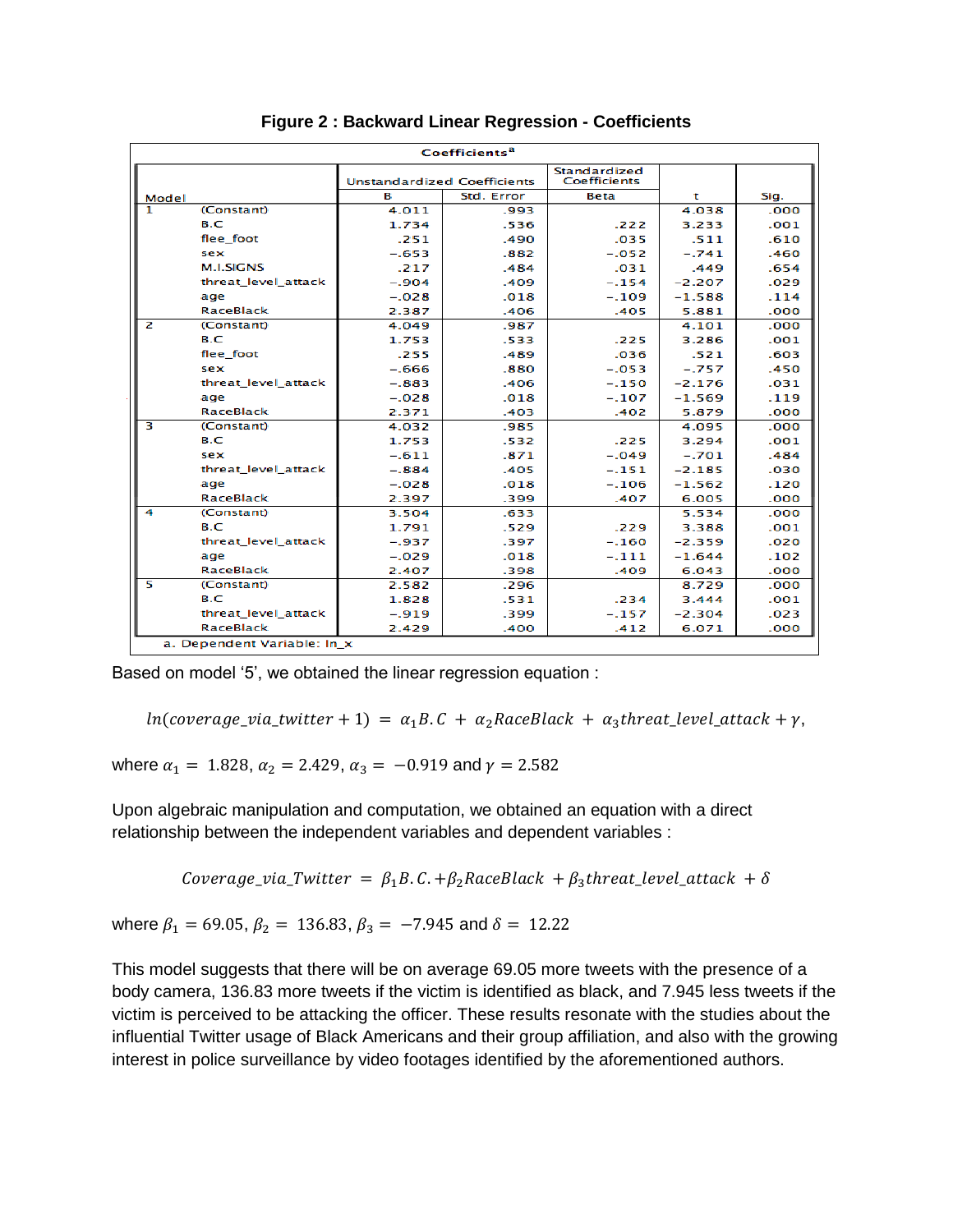### **Univariate ANOVA**

For completeness, we used Model '4' to run a univariate analysis of variance, and discovered a significant relationship between the 3 independent variables *'RaceBlack'*, *'B.C.'* and *'Threat\_Level\_Attack'* (refer to column "Sig." in Figure 3). Generally, a significant level value less than 0.05 is considered statistically significant.

| <b>Tests of Between-Subjects Effects</b>        |                            |     |             |        |      |  |  |  |
|-------------------------------------------------|----------------------------|-----|-------------|--------|------|--|--|--|
| Dependent Variable:<br>$ln_x$                   |                            |     |             |        |      |  |  |  |
| Source                                          | Type III Sum<br>of Squares | df  | Mean Square | F      | Sig. |  |  |  |
| <b>Corrected Model</b>                          | 494.567 <sup>a</sup>       | 8   | 61.821      | 11.487 | .000 |  |  |  |
| Intercept                                       | 470.650                    | 1   | 470.650     | 87.454 | .000 |  |  |  |
| age                                             | 27.492                     | 1   | 27.492      | 5.108  | .025 |  |  |  |
| RaceBlack                                       | 116.479                    | 1   | 116.479     | 21.644 | .000 |  |  |  |
| threat_level_attack                             | 3.411                      | 1   | 3.411       | .634   | .427 |  |  |  |
| B.C                                             | 72.942                     | 1   | 72.942      | 13.554 | .000 |  |  |  |
| RaceBlack *<br>threat_level_attack              | .081                       | 1   | .081        | .015   | .903 |  |  |  |
| RaceBlack * B.C                                 | 9.378                      | 1   | 9.378       | 1.743  | .189 |  |  |  |
| threat_level_attack * B.C                       | 30.927                     |     | 30.927      | 5.747  | .018 |  |  |  |
| RaceBlack *<br>threat_level_attack * B.C        | 54.801                     | 1   | 54.801      | 10.183 | .002 |  |  |  |
| Error                                           | 839.546                    | 156 | 5.382       |        |      |  |  |  |
| Total                                           | 3267.261                   | 165 |             |        |      |  |  |  |
| <b>Corrected Total</b>                          | 1334.112                   | 164 |             |        |      |  |  |  |
| a. R Squared = .371 (Adjusted R Squared = .338) |                            |     |             |        |      |  |  |  |

## **Figure 3: Univariate ANOVA**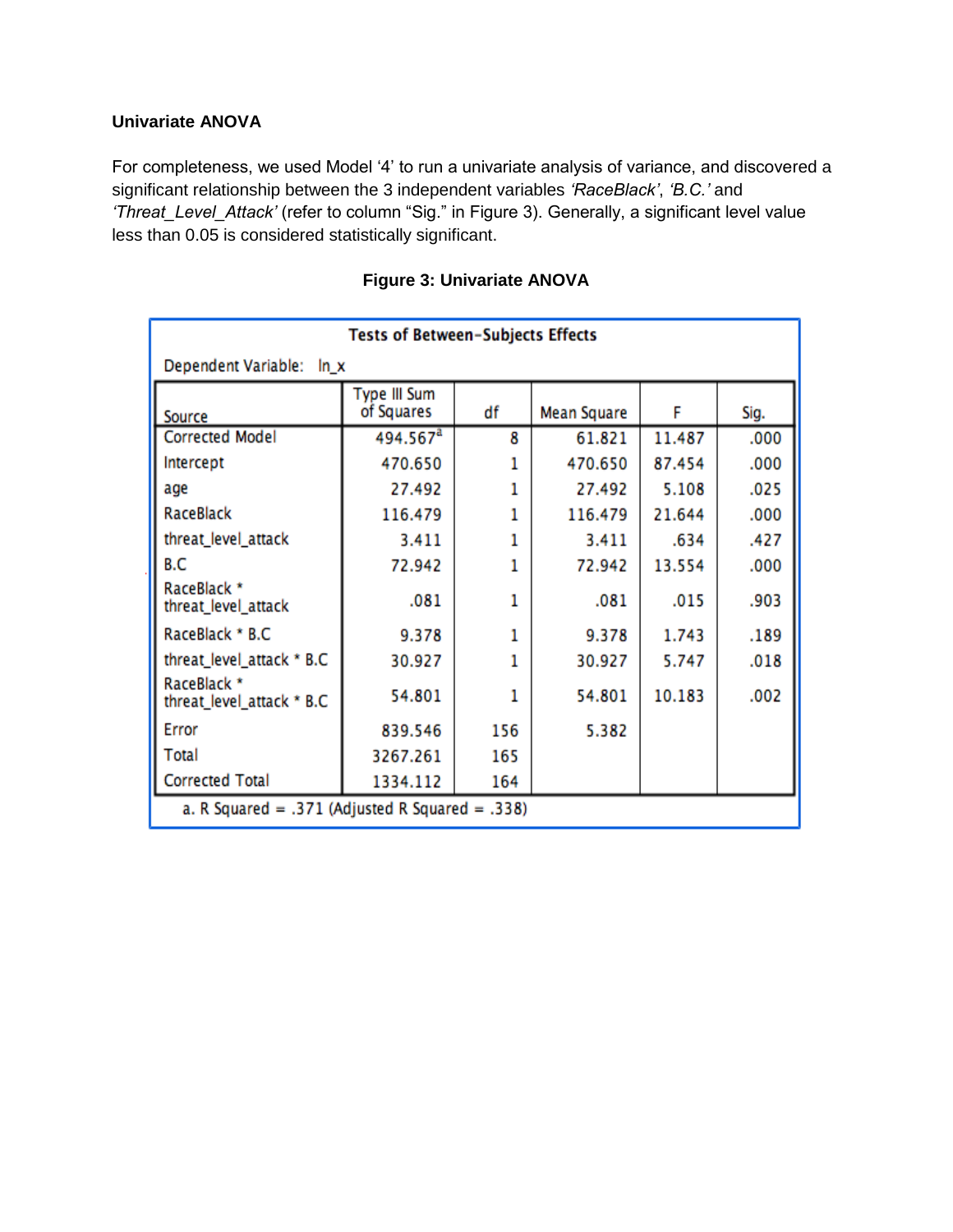| Tests of Between-Subjects Effects               |                        |                            |     |             |         |      |  |
|-------------------------------------------------|------------------------|----------------------------|-----|-------------|---------|------|--|
| Dependent Variable: In_x                        |                        |                            |     |             |         |      |  |
| threat_level_attack                             | Source                 | Type III Sum<br>of Squares | df  | Mean Square | F       | Sig. |  |
| .00                                             | <b>Corrected Model</b> | $255.275^a$                | з   | 85.092      | 12.062  | .000 |  |
|                                                 | Intercept              | 1057.077                   | 1   | 1057.077    | 149.839 | .000 |  |
|                                                 | RaceBlack              | 85.457                     | 1.  | 85.457      | 12.113  | .001 |  |
|                                                 | B.C                    | 10.388                     | 1   | 10.388      | 1.472   | .228 |  |
|                                                 | RaceBlack * B.C        | 9.366                      | 1.  | 9.366       | 1.328   | .252 |  |
|                                                 | Error                  | 705.474                    | 100 | 7.055       |         |      |  |
|                                                 | Total                  | 2428.486                   | 104 |             |         |      |  |
| Þ.                                              | <b>Corrected Total</b> | 960.749                    | 103 |             |         |      |  |
| 1.00                                            | <b>Corrected Model</b> | 166.763 <sup>b</sup>       | 3   | 55.588      | 18.312  | .000 |  |
|                                                 | Intercept              | 426.142                    | 1   | 426.142     | 140.385 | .000 |  |
|                                                 | RaceBlack              | 48.608                     | 1.  | 48.608      | 16.013  | .000 |  |
|                                                 | B.C                    | 74.360                     | 1   | 74.360      | 24.497  | .000 |  |
|                                                 | RaceBlack * B.C        | 39.102                     | 1   | 39.102      | 12.882  | .001 |  |
|                                                 | Error                  | 176.060                    | 58  | 3.036       |         |      |  |
|                                                 | Total                  | 842.562                    | 62  |             |         |      |  |
| <b>Corrected Total</b><br>342.823<br>61         |                        |                            |     |             |         |      |  |
| a. R Squared = .266 (Adjusted R Squared = .244) |                        |                            |     |             |         |      |  |
| b. R Squared = .486 (Adjusted R Squared = .460) |                        |                            |     |             |         |      |  |

## **Figure 4: Univariate ANOVA - Tests of Between-Subjects Effects - Split 'Threat\_Level\_Attack'**

From our test of between-subjects effects that splits the attacking threat level, we observe the significance of *'RaceBlack'*, *'B.C.'* and *'RaceBlack'\*'B.C.'* when the *'Threat\_Level\_Attack'* is non-zero.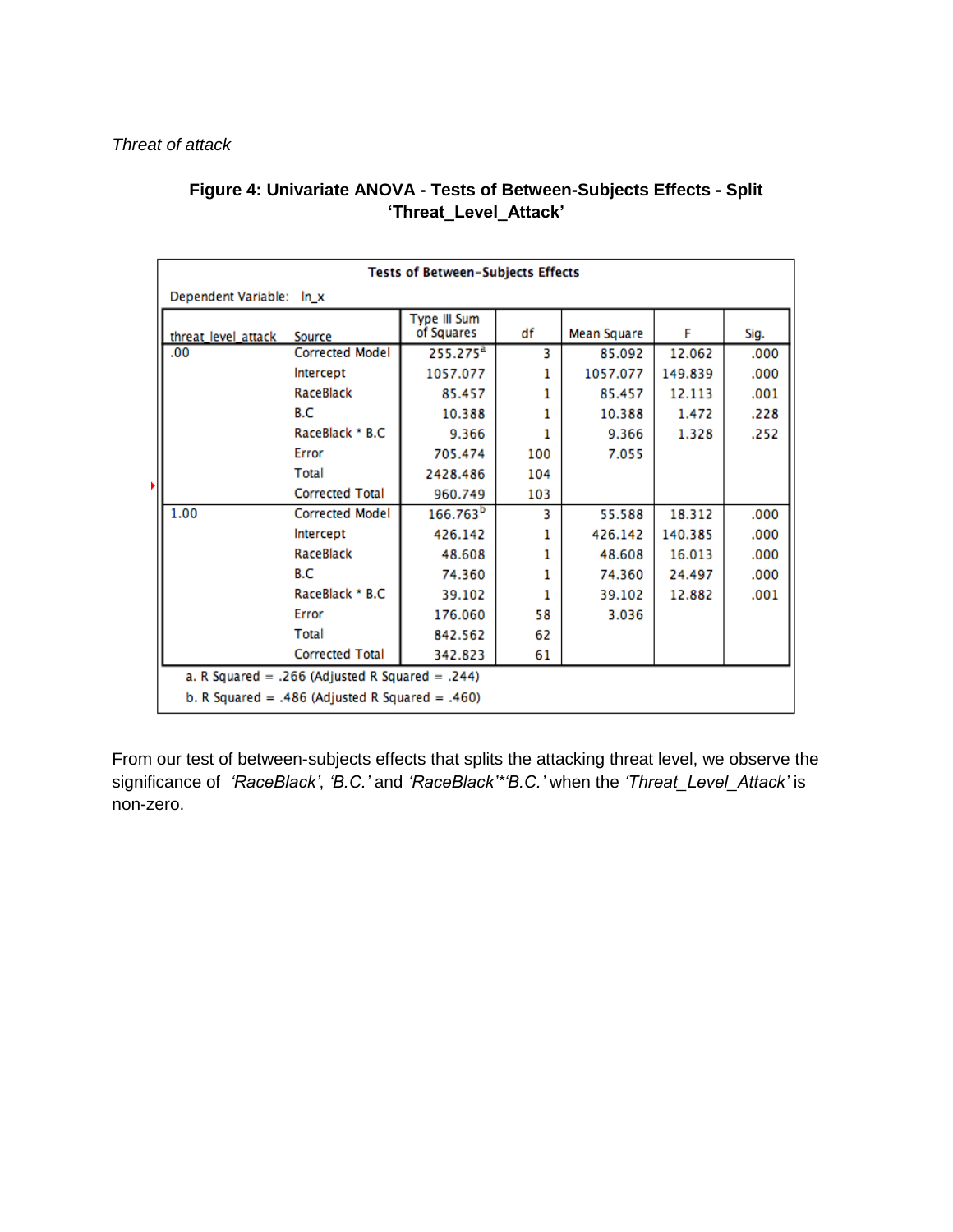



From our test between-subject effects, under non-zero attacking threat levels, we proceeded with a profile plot with the *'ln\_x'* against *'RaceBlack'* where we used *'B.C.'* as separate lines. From Figure 5, when the *'Threat\_Level\_Attack'* is non-zero, we conclude that:

- 1. When *B.C.* is zero, *ln\_x* increases by a small magnitude when we switch from a nonblack to a black victim.
- 2. When *B.C.* is non-zero, *ln\_x* increases by a large magnitude when we switch from a non-black to a black victim.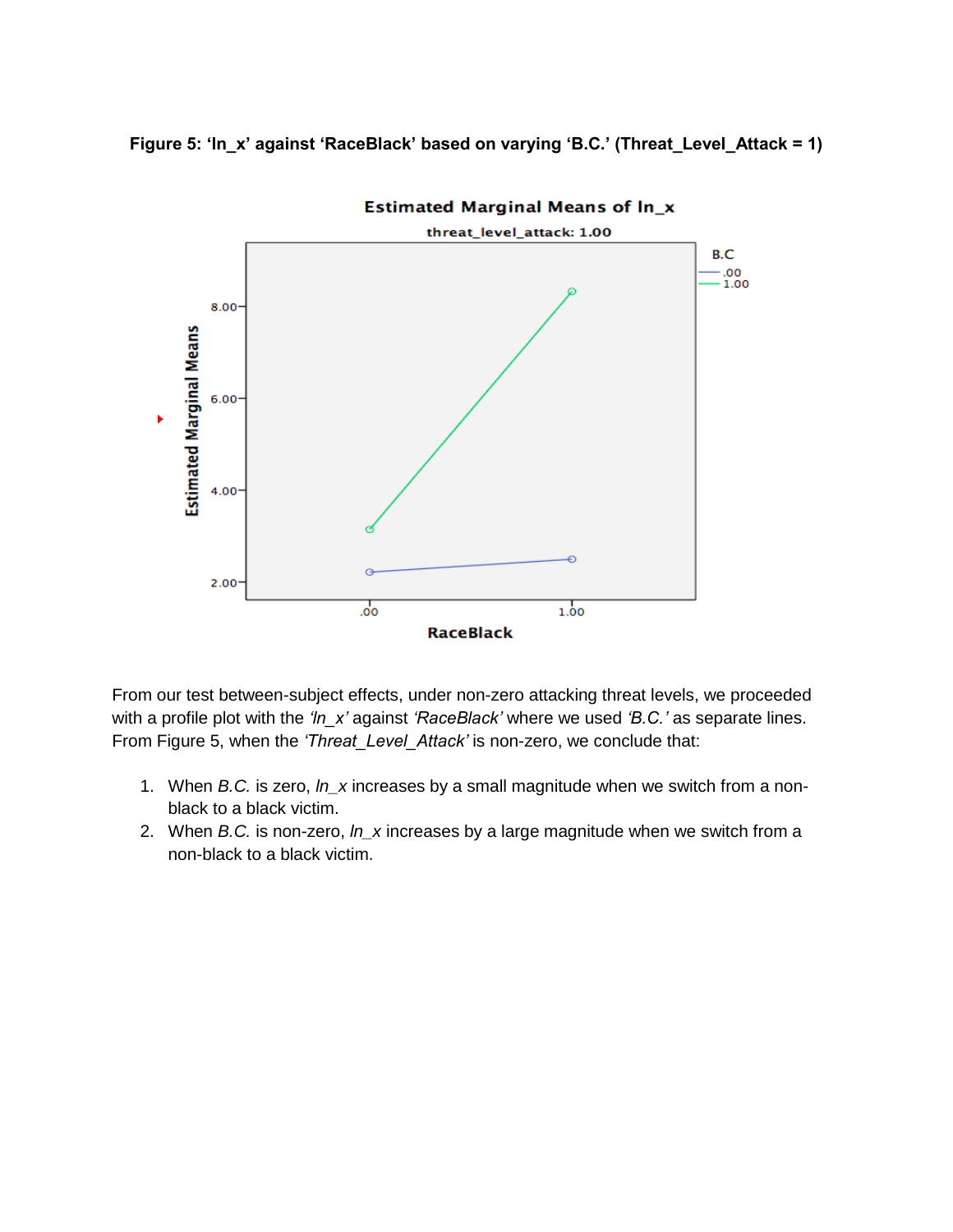



**Estimated Marginal Means of In\_x** 

Again, under non-zero attacking threat levels, we proceeded with a profile plot with the *'ln\_x'* against *'B.C.'*,where we used *'RaceBlack'* as separate lines. From Figure 6, then, we conclude that:

- 1. When the individual is non-black, as we switch from zero B.C. to non-zero B.C., *ln\_x* increases by a small magnitude.
- 2. When the individual is black, as we switch from zero B.C. to non-zero B.C., *ln\_x* increases by a large magnitude.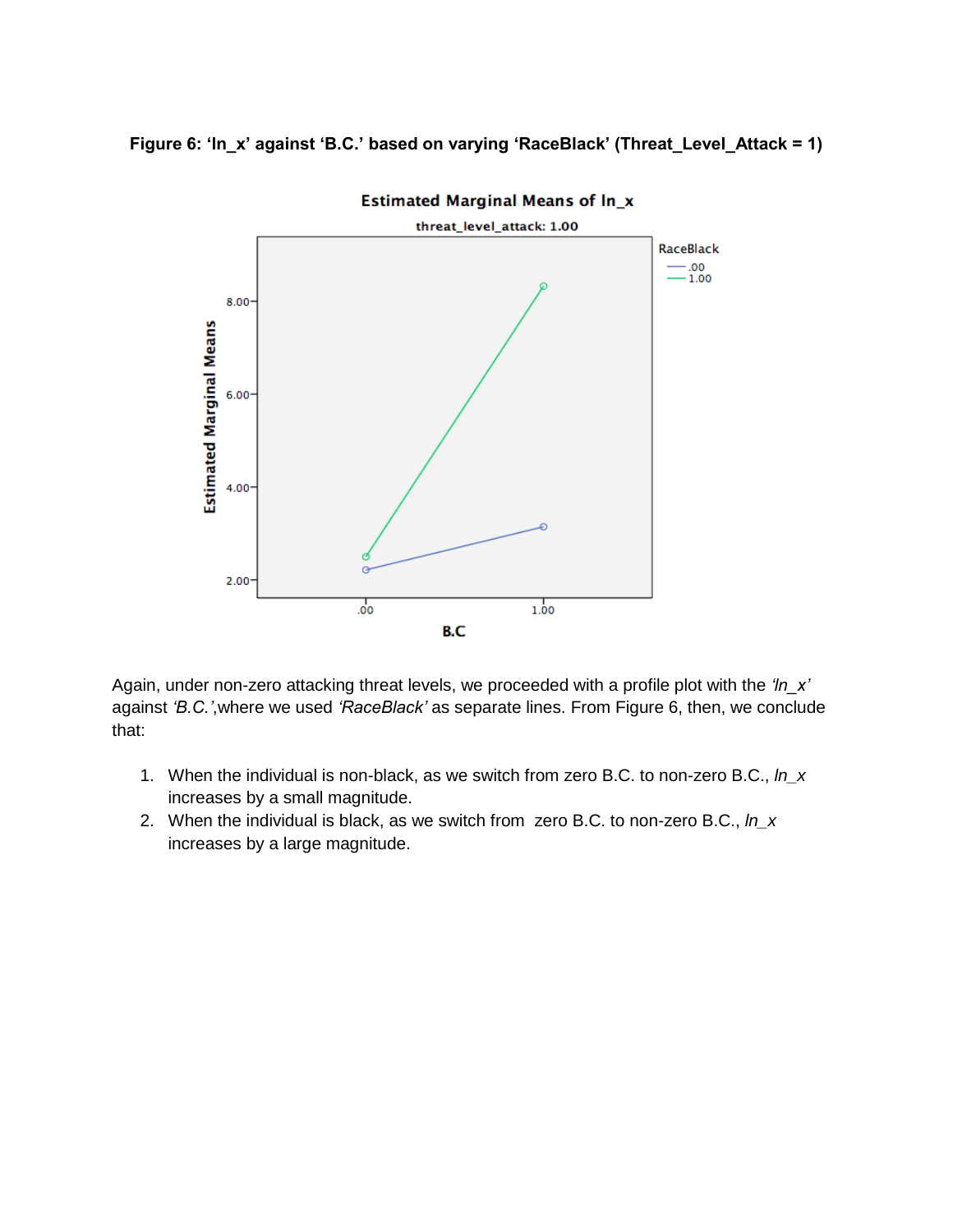#### *Body camera*

Denendent Variable: In x

### **Figure 7 : Univariate ANOVA - Tests of Between-Subjects Effects - Split 'B.C.'**

|      |                                    | Type III Sum         |     |             |         |      |
|------|------------------------------------|----------------------|-----|-------------|---------|------|
| B.C  | Source                             | of Squares           | df  | Mean Square | F       | Sig. |
| .00  | <b>Corrected Model</b>             | 281.991 <sup>a</sup> | 3   | 93.997      | 21.042  | .000 |
|      | Intercept                          | 1237.236             | 1   | 1237.236    | 276.972 | .000 |
|      | RaceBlack                          | 101.732              | 1   | 101.732     | 22.774  | .000 |
|      | threat_level_attack                | 83.494               | 1   | 83.494      | 18.691  | .000 |
|      | RaceBlack *<br>threat_level_attack | 72.750               | 1   | 72.750      | 16.286  | .000 |
|      | Error                              | 607.514              | 136 | 4.467       |         |      |
|      | Total                              | 2226.757             | 140 |             |         |      |
|      | <b>Corrected Total</b>             | 889.505              | 139 |             |         |      |
| 1.00 | <b>Corrected Model</b>             | 79.284 <sup>b</sup>  | 3   | 26.428      | 2.122   | .126 |
|      | Intercept                          | 576.690              | 1   | 576.690     | 46.300  | .000 |
|      | RaceBlack                          | 60.367               | 1   | 60.367      | 4.847   | .038 |
|      | threat_level_attack                | 3.640                | 1   | 3.640       | .292    | .594 |
|      | RaceBlack *<br>threat_level_attack | 15.557               | 1   | 15.557      | 1.249   | .276 |
|      | Error                              | 274.020              | 22  | 12.455      |         |      |
|      | Total                              | 1044.291             | 26  |             |         |      |
|      | <b>Corrected Total</b>             | 353.304              | 25  |             |         |      |

#### Tests of Between-Subjects Effects

a. R Squared = .317 (Adjusted R Squared = .302)

b. R Squared = .224 (Adjusted R Squared = .119)

From our test of between-subjects effects that splits *'B.C.'*, we observed the significance of *'RaceBlack'*, *'threat\_level\_attack'* and *'RaceBlack'\*'threat\_level\_attack'* when *'B.C.'* = 0.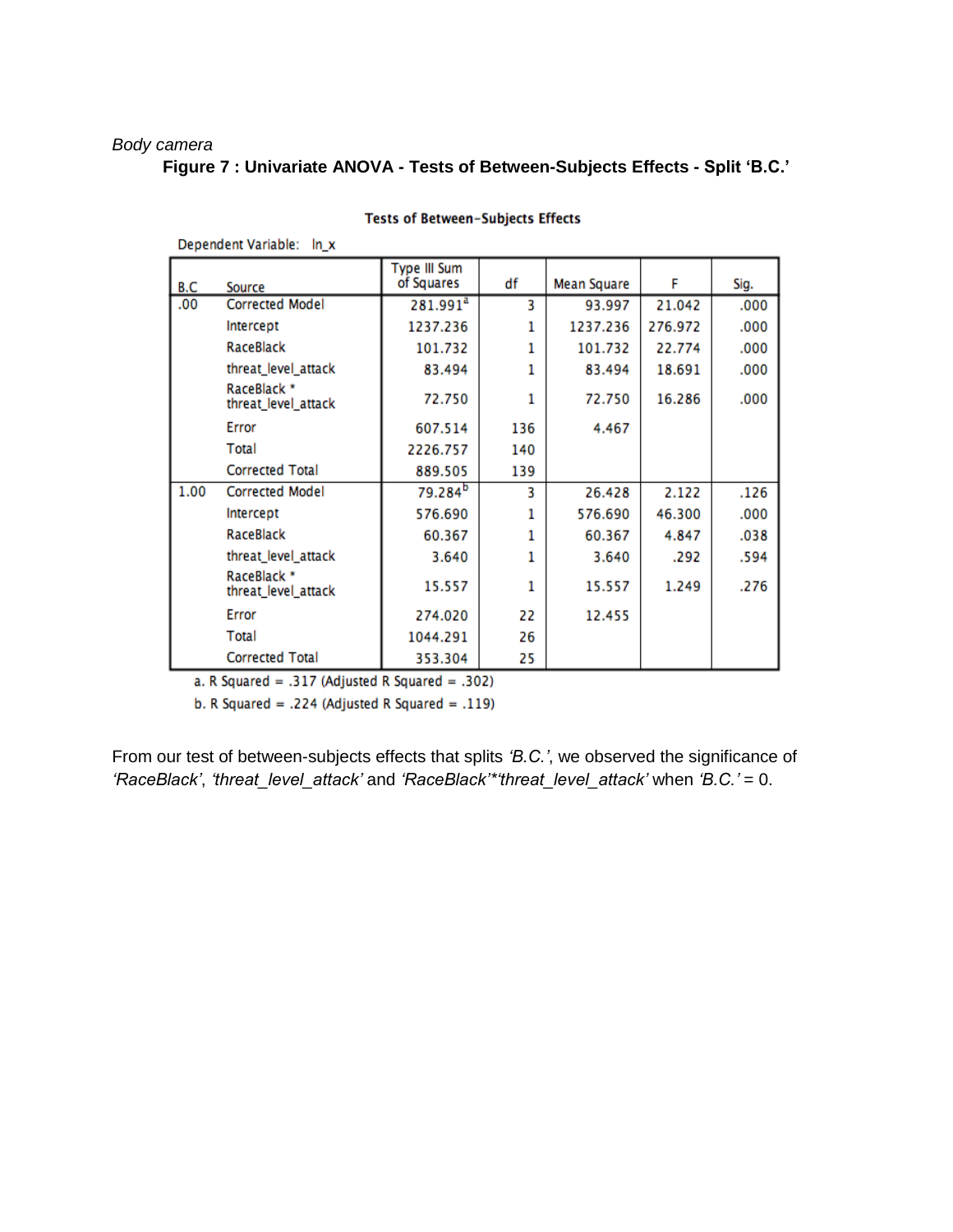### **Figure 8 : 'ln\_x' against 'Threat\_Level\_Attack' based on varying 'RaceBlack' (B.C. = 0)**



Following through from our test between-subject effects, when *'B.C.'* is zero, we proceeded with a profile plot with *'ln\_x'* against *'threat\_level\_attack'* where we used *'RaceBlack'* as separate lines, from which we concluded:

- 1. When the individual is not black, as we switch from a non-zero *'threat\_level\_attack'* to zero *'threat\_level\_attack'*, '*ln\_x'* decreases by a small magnitude.
- 2. When the individual is black, as we switch a non-zero *'threat\_level\_attack'* to zero *'threat\_level\_attack'*, '*ln\_x'* decreases by a large magnitude.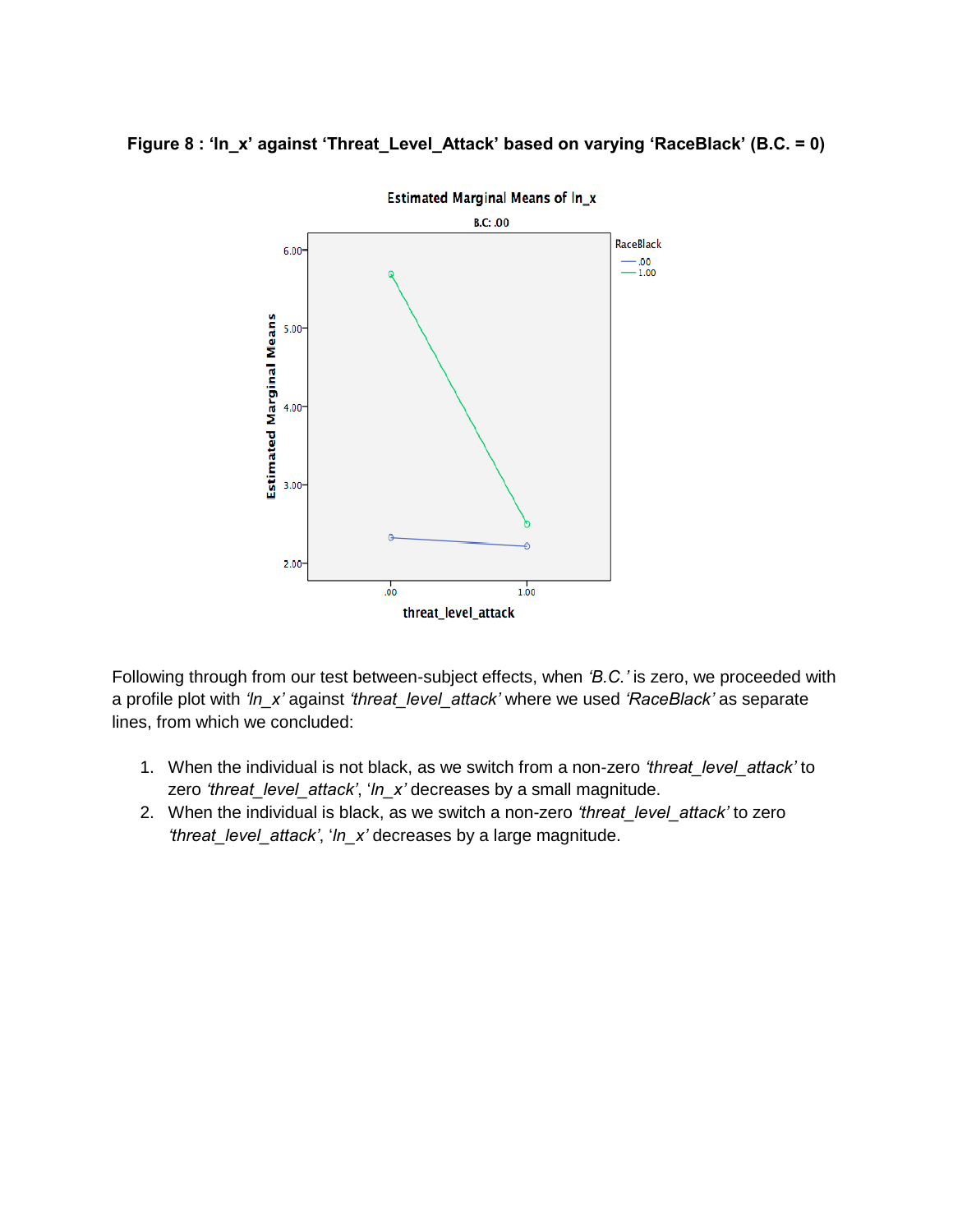**Figure 9 : 'ln\_x' against 'RaceBlack' based on varying 'Threat\_Level\_Attack' (B.C. = 0)**



Following through from our test between-subject effects, when *'B.C.'* is zero, we proceeded with a profile plot with *'ln\_x'* against *'RaceBlack'* where we used *'threat\_level\_attack'* as separate lines, from which we concluded:

- 1. When the *'threat\_level\_attack'* is zero, as we switch from non-black individuals to black individuals, *'ln\_x'* increases by a large magnitude.
- 2. When the *'threat\_level\_attack'* is non-zero, as we switch from non-black individuals to black individuals, *'ln\_x'* increases by a small magnitude.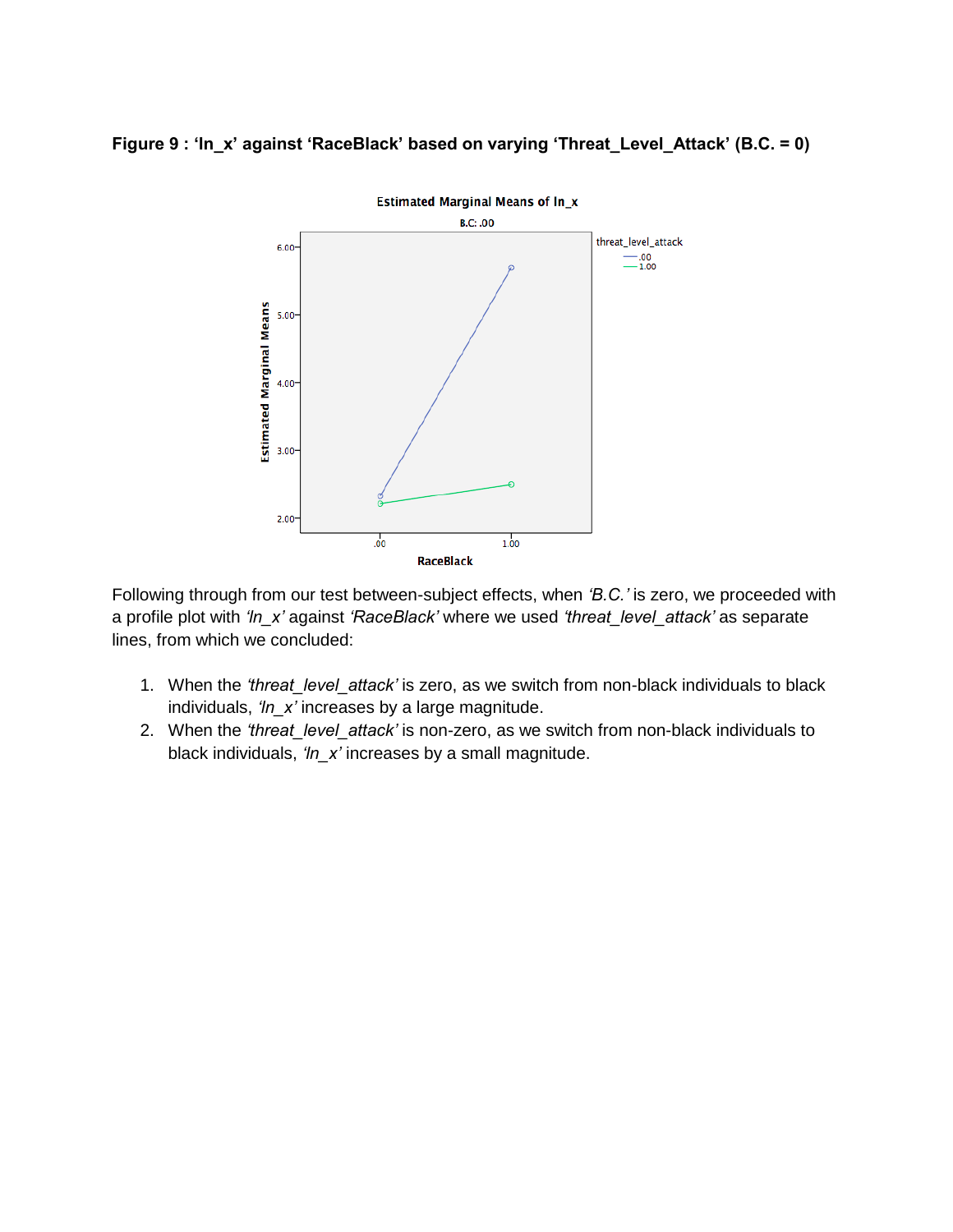*Black race*

Denendent Variable: In x

#### **Figure 10 : Univariate ANOVA - Tests of Between-Subjects Effects - Split 'RaceBlack'**

| RaceBlack | Source                    | Type III Sum<br>of Squares | df  | Mean Square | F       | Sig. |
|-----------|---------------------------|----------------------------|-----|-------------|---------|------|
| .00       | <b>Corrected Model</b>    | 34.379 <sup>a</sup>        | з   | 11.460      | 2.419   | .071 |
|           | Intercept                 | 296.615                    |     | 296.615     | 62.611  | .000 |
|           | threat_level_attack       | 2.205                      |     | 2.205       | .465    | .497 |
|           | B.C                       | 15.132                     |     | 15.132      | 3.194   | .077 |
|           | threat_level_attack * B.C | 1.350                      |     | 1.350       | .285    | .595 |
|           | Error                     | 473.742                    | 100 | 4.737       |         |      |
|           | Total                     | 1163.298                   | 104 |             |         |      |
|           | <b>Corrected Total</b>    | 508.121                    | 103 |             |         |      |
| 1.00      | Corrected Model           | 192.792 <sup>b</sup>       | 3   | 64.264      | 9.140   | .000 |
|           | Intercept                 | 1099.323                   |     | 1099.323    | 156.356 | .000 |
|           | threat_level_attack       | .818                       |     | .818        | .116    | .734 |
|           | B.C                       | 76.621                     |     | 76.621      | 10.898  | .002 |
|           | threat_level_attack * B.C | 74.317                     |     | 74.317      | 10.570  | .002 |
|           | Error                     | 407.793                    | 58  | 7.031       |         |      |
|           | Total                     | 2107.750                   | 62  |             |         |      |
|           | <b>Corrected Total</b>    | 600.585                    | 61  |             |         |      |

#### **Tests of Between-Subjects Effects**

a. R Squared = .068 (Adjusted R Squared = .040)

b. R Squared = .321 (Adjusted R Squared = .286)

When we split 'RaceBlack' into binary variables, we observe no significance between the dependent variable and the independent variables in both cases. Therefore, we did not proceed with any possible profile plots.

### **Limitations**

The data on coverage was distorted by some very large numbers in a small minority of cases, resulting in possible significant outliers reducing the efficacy of the ANOVA. In addition, even the 'best' fit model explains less than 30% of the variance in coverage, which is significant in a statistical sense, but raising doubts nevertheless.

Furthermore, there is potentially omitted variable bias due to the lack of data on some other possible factors such as the influence of mainstream media content on social media content.

Finally, whilst model 4 from Figure 2 generates a larger set of values and explains the variance slightly better, this route requires a more complex approach (i.e. best-fit projection through linear algebra).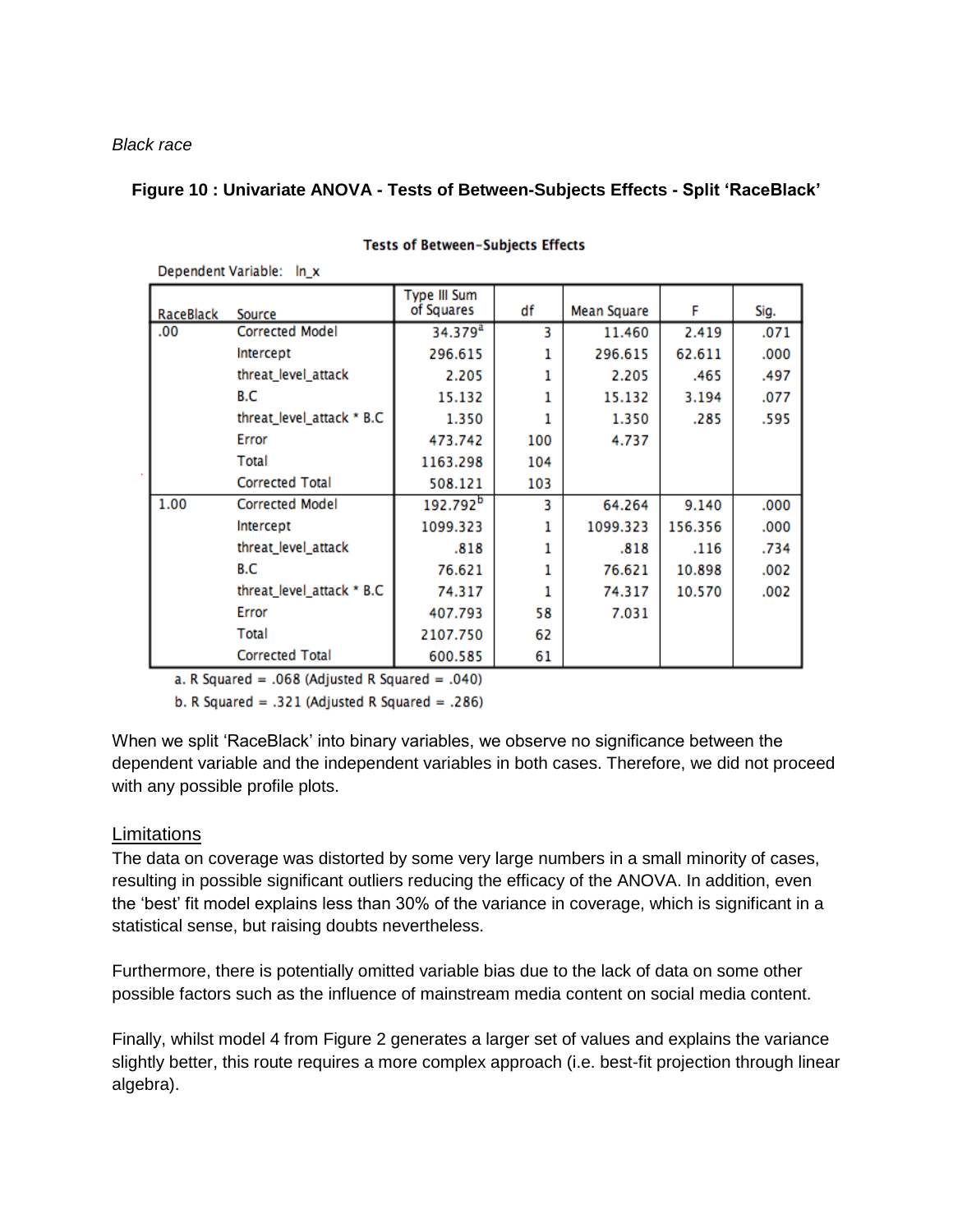# **Conclusion**

In general, our results indicate that there are four variables that have statistically significant relationships with the amount of social media coverage an incident receives - age, race, and threat level of the victims, as well as the presence of a body camera on the police officer.

Of these four variables, the victim being black and the presence of a body camera, displayed strong, positive correlations with the amount of coverage an incident receives. In contrast, higher age and viable threat posed to officer displayed strong, negative correlations with the amount of coverage received.

Furthermore, in cases where the victims were perceived to be attacking the police officer, if the race of the victim was black, there was a sharper increase in social media coverage than when the victim was of non-black racial background, when there was a body camera. Conversely, whilst coverage was still higher for black victims, if there was no body camera, the difference was not significant.

Additionally, in cases where there was no body camera, if the victim was black, the coverage decreased sharply when there was a threat posed to the officer as opposed to when the victim was non-black. Conversely, when there was no threat posed, coverage increased sharply when the victim was black as opposed to when the victim was non-black.

In general, our literature review agrees with our findings on Black Americans particular and influential activity on Twitter and the idea of counterpublics, as it offers them a space to express themselves and participate in public debate. This, as much of the literature on CJ has argued, contributes to deliberative democracy. Also, our results are consistent with the growing interest in police surveillance through video recordings, which in turn is related to a desire for accountability, one of the democratic ideals.

Whilst we are unable to draw conclusions of causal relationships, our research can augment the existing research and serve as a point of reference for future research on citizen journalism and its evolving influence on the level of public debate.

Moreover, our research can be used to further examine the psychology of social movements and social media as their mode of transmission.